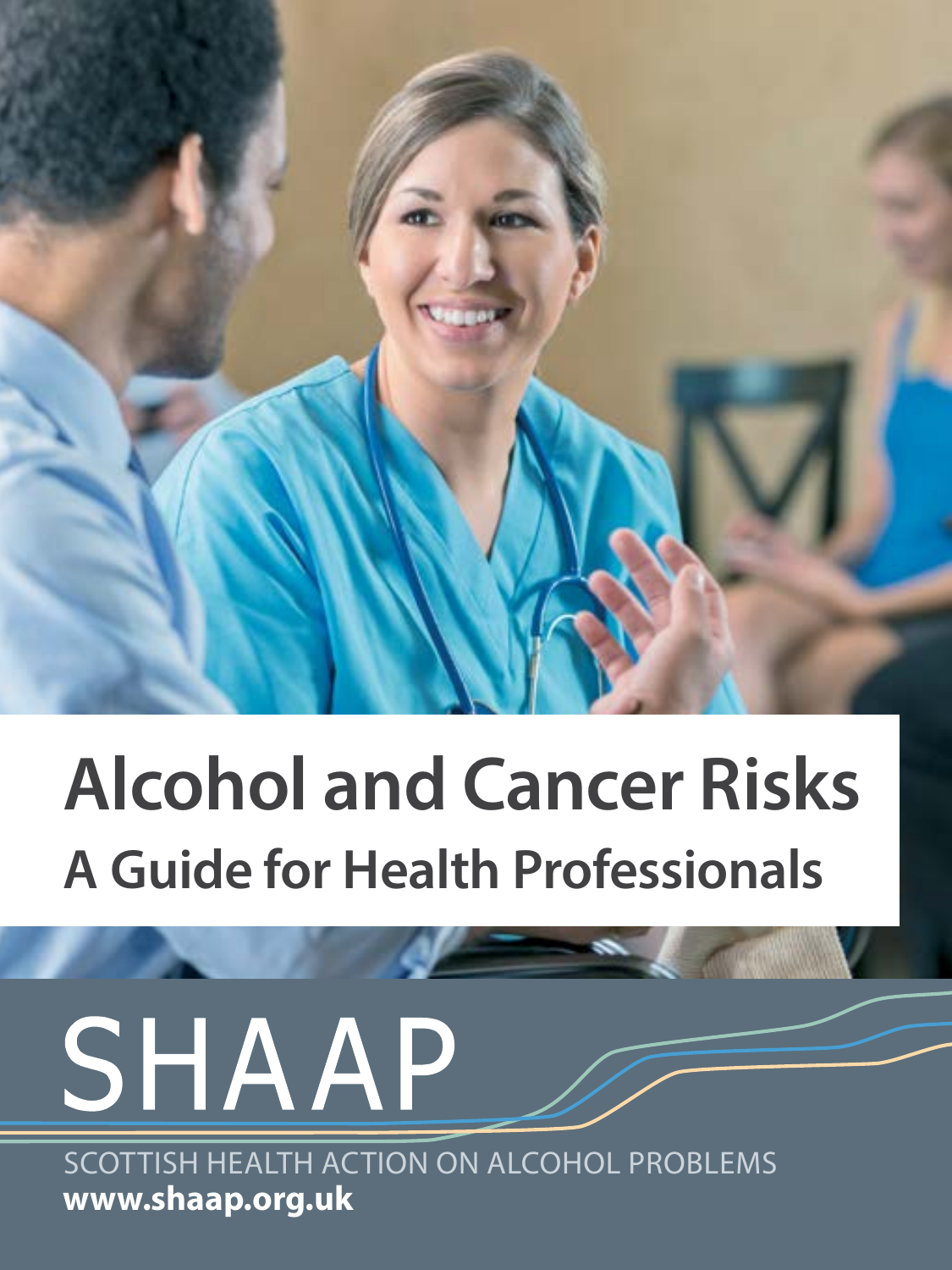## Introduction

#### **Alcohol and cancer risks**

Drinking alcohol is an established risk factor for several malignancies, and it is a potentially modifiable risk factor for cancer. This guide updates previous guidance from SHAAP to summarise for health professionals the links between alcohol consumption and cancers, so that they can use opportunities in their work to intervene to reduce the risks. The previous guidance was produced following an expert workshop which was convened by SHAAP in 2011. This version, updated in 2019, relies on data from Information Services Division Scotland (ISD) and Scottish Public Health Observatory (ScotPHO) collaboration amongst other sources. It is important to note that ScotPHO has revised their method for calculating alcohol attributable fractions (AAFs), resulting in more accurate estimations.22 This has resulted in increased AAFs for cancers, reflected in this report. Due to this revised method, the figures in this report cannot be compared to previous editions.

## **The role of health professionals**

Raising the issue of alcohol consumption with patients can be difficult. However, evidence from many sources suggests that patients are accepting of tactful or empathetic inquiry about aspects of their lifestyle which may have an impact on their health. Health professionals are well placed to raise the level of awareness with their patients and clients as part of a comprehensive review of their health and lifestyle.

Most patients and clients welcome guidance and support to help them find the motivation to improve their health and wellbeing. Reducing alcohol consumption is often only one of a number of changes that could be made to improve quality of life, but it is one that is achievable.

#### **Health professionals can help reduce alcohol-related cancer risks by:**

- Informing patients and clients about the risks of cancer from drinking alcohol.
- Providing guidance and support to help patients and clients reduce the amount of alcohol they drink.

# **Contents**

| References. |  |
|-------------|--|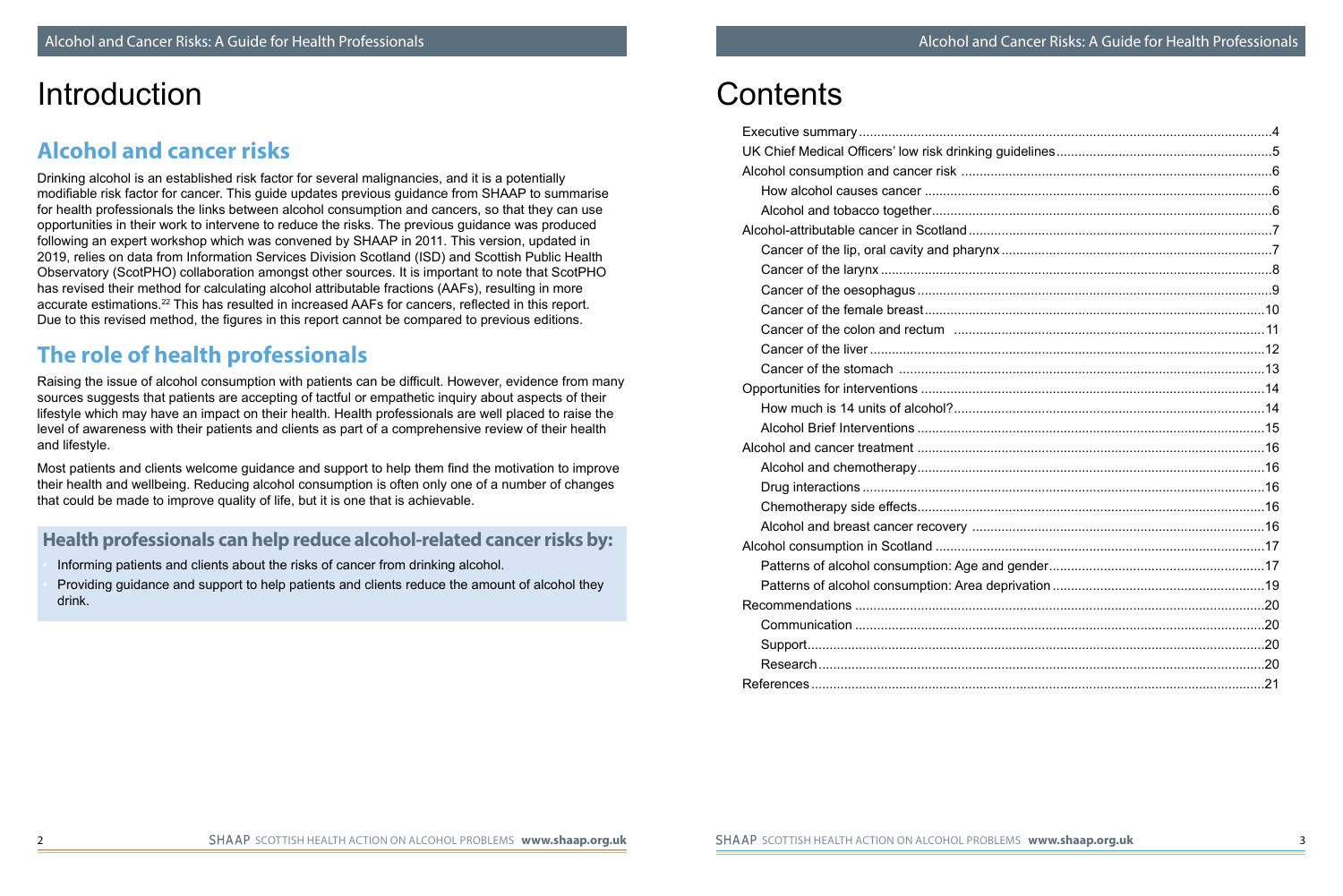# Executive summary

The impact of alcohol consumption in Scotland and the loss to health and life it entails has been well documented. Approximately 6.5% of deaths in Scotland in 2015 were attributable to alcohol consumption. More than one in four (28%) of these alcohol-attributable deaths were due to cancer. 2

According to the 2016 UK Chief Medical Officers' low risk drinking guidelines, in relation to cancer risk there is no safe level of alcohol consumption. The risks associated with cancer start from any level of regular drinking and rise with the amounts of alcohol being drunk.<sup>5</sup>

This brochure provides a summary of patterns of alcohol use in Scotland by age, gender and area deprivation:<sup>8</sup>

The proportion of adults in Scotland drinking above the recommended levels fell from 34% in 2003 to 26% in 2017.

- The proportion of non-drinkers is increasing, from 11% of adults in 2003 to 17% in 2017.
- Men in Scotland are twice as likely as women to drink above the recommended level of alcohol.
- The proportion of adults exceeding the low-risk guidelines is highest in the 16-24, 45-54 and 55-64 age brackets. It is lowest for those aged 75 or older.
- The largest share of people drinking at a hazardous or harmful rate is in the least deprived quintile. However people who do drink above the recommended levels in the most deprived areas drink at higher levels than those who exceed the guidelines in the least deprived areas.
- The highest levels of alcohol-related hospital admissions and alcohol-specific deaths are in the most deprived areas.

This brochure also provides statistics regarding alcohol-attributable deaths to cancer in Scotland. There is strong epidemiological evidence to suggest that alcohol increases your risk of developing the following types of cancer:16

- Cancer of the lip, oral cavity and pharynx
- Cancer of the larynx
- Cancer of the oesophagus
- Cancer of the breast
- Cancer of the colon and rectum
- Cancer of the liver.

There is also a relationship between alcohol and cancer of the stomach, though this relationship is different from that of the cancers mentioned above.16 This will be expanded upon in the stomach cancer section of this publication. Additionally, there is some evidence that alcohol is associated with several other cancers in addition to these, such as pancreatic cancer, lung cancer and melanoma.<sup>16,3</sup>

The brochure concludes with an outline of the different avenues for treatment and prevention of harmful or hazardous alcohol use, and provides recommendations on how best to mitigate the risk of alcohol-attributable cancer and support those with alcohol-related problems.

# UK Chief Medical Officers' low risk drinking guidelines

The UK Chief Medical Officers' alcohol guidelines for both men and women aim to offer advice on drinking alcohol in order to keep health risks to a low level. Drinking alcohol increases the risk of developing a range of cancers, and these risks start from any level of regular drinking and then rise with the amounts of alcohol being drunk. For both men and women, the UK Chief Medical Officers advise the following:<sup>5</sup>

## **Weekly drinking guidelines**

- You are safest not to drink regularly more than 14 units per week, to keep health risks from drinking alcohol to a low level.
- If you do drink as much as 14 units per week, it is best to spread this evenly over 3 days or more.
- If you have one or two heavy drinking sessions, you increase your risks of death from long-term illnesses and from accidents and injuries.
- The risk of developing a range of illnesses (including cancer) increases with any amount you drink on a regular basis.
- If you wish to cut down the amount you are drinking, a good way to help achieve this is to have several drink-free days each week.

#### **Single occasion drinking episodes guidelines**

The Chief Medical Officers advise men and women who wish to keep their short term health risks from a single drinking occasion to a low level, that they can reduce these risks by:

- Limiting the total amount of alcohol you drink on any occasion.
- Drinking more slowly, drinking with food, and alternating with water.
- Avoiding risky places and activities, making sure you have people you know around you, and ensuring you can get home safely.

The sorts of things that are more likely to happen if you don't judge the risks from how you drink correctly can include: accidents resulting in injury (causing death in some cases), misjudging risky situations, and losing self-control. These risks can arise for people drinking within the weekly guidelines for regular drinking, if they drink too much or too quickly on a single occasion; and for people who drink at higher levels, whether regularly or infrequently.

Some groups of people are likely to be affected more by alcohol and should be more careful of their level of drinking on any one occasion:

• Young adults

• Those with other health problems

- Older people
- Those with low body weight

• Those on medicines or other drugs.

As well as the risk of accident and injury, drinking alcohol regularly is linked to long term risks such as heart disease, cancer, liver disease, and epilepsy.<sup>5</sup>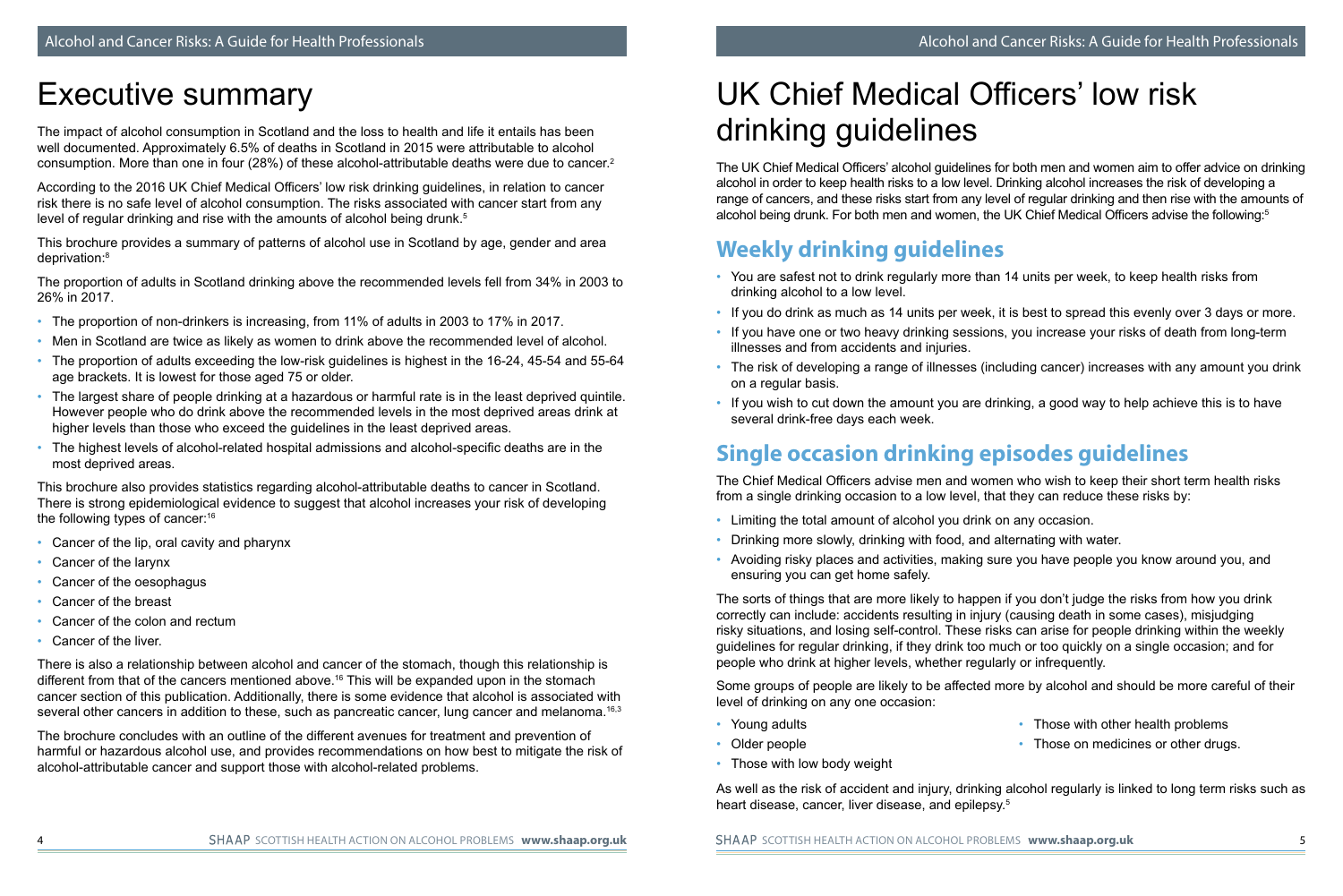## Alcohol consumption and cancer risk

#### **How alcohol causes cancer**

Strong evidence has emerged of plausible mechanisms that may explain why alcohol increases the risk of developing cancer. These mechanisms are as follows:

#### **Increased absorption of carcinogens**

Alcohol can affect the cells between the mouth and throat, which may make it easier for other carcinogens to be absorbed.9

#### **Acetaldehyde**

When alcohol is consumed, it is partially converted to acetaldehyde in the body. This happens mainly in the liver, but also in other cells and in bacteria in the gut and mouth. Acetaldehyde can cause cancer by damaging DNA and stopping our cells from repairing this damage.<sup>9</sup>

#### **Hormone changes**

Alcohol can increase the levels of oestrogen, insulin and other hormones. Hormones act as messengers in the body, giving our cells instructions - including when to grow and divide.<sup>9</sup>

## **Alcohol and tobacco together**

Epidemiological research shows that people who use both alcohol and tobacco have a 30 times increased risk of developing cancers of the lip, oral cavity, pharynx, larynx, and oesophagus than people who use either alcohol or tobacco alone. This is because:13

- Alcohol affects the skin of the mouth allowing tobacco toxins to pass through more easily.
- Tobacco smoke contains formaldehyde, a poisonous chemical similar to acetaldehyde produced by the breakdown of alcohol.
- These two chemicals together can overwhelm the body's defence mechanisms.<sup>13</sup>

# Alcohol-attributable cancer in Scotland

With regard to the data presented in this section, the following tables show the number of new cancer cases reported by Information Services Division (ISD) by year for men and women. ISD also publishes age-adjusted cancer incidence rates. For the cancers included in this briefing, the overall trend over the last 25 years is the same for both the number and the rate of new cases, with the exception of male colorectal cancer which is noted in that section. For further information readers can refer to ISD's cancer statistics at **https://www.isdscotland.org/Health-Topics/Cancer/Cancer-Statistics/**.

## **Cancer of the lip, oral cavity and pharynx**

In 2017, there were 663 new cases of cancer of the lip, oral cavity and pharynx in men and 288 in women in Scotland. This is a 90% and 62% increase, respectively, since 1993. The incidence of these cancers is 2.3 times greater in men than in women.<sup>10</sup>



It is estimated that for men, 56% of cases of cancers of the lip, oral cavity and pharynx can be attributed to alcohol consumption. For women, it is 36%.2

The incidence of cancer of the lip, oral cavity and pharynx increases with increasing levels of deprivation. This is associated with other lifestyle effects correlated with deprivation, particularly smoking.<sup>10</sup>

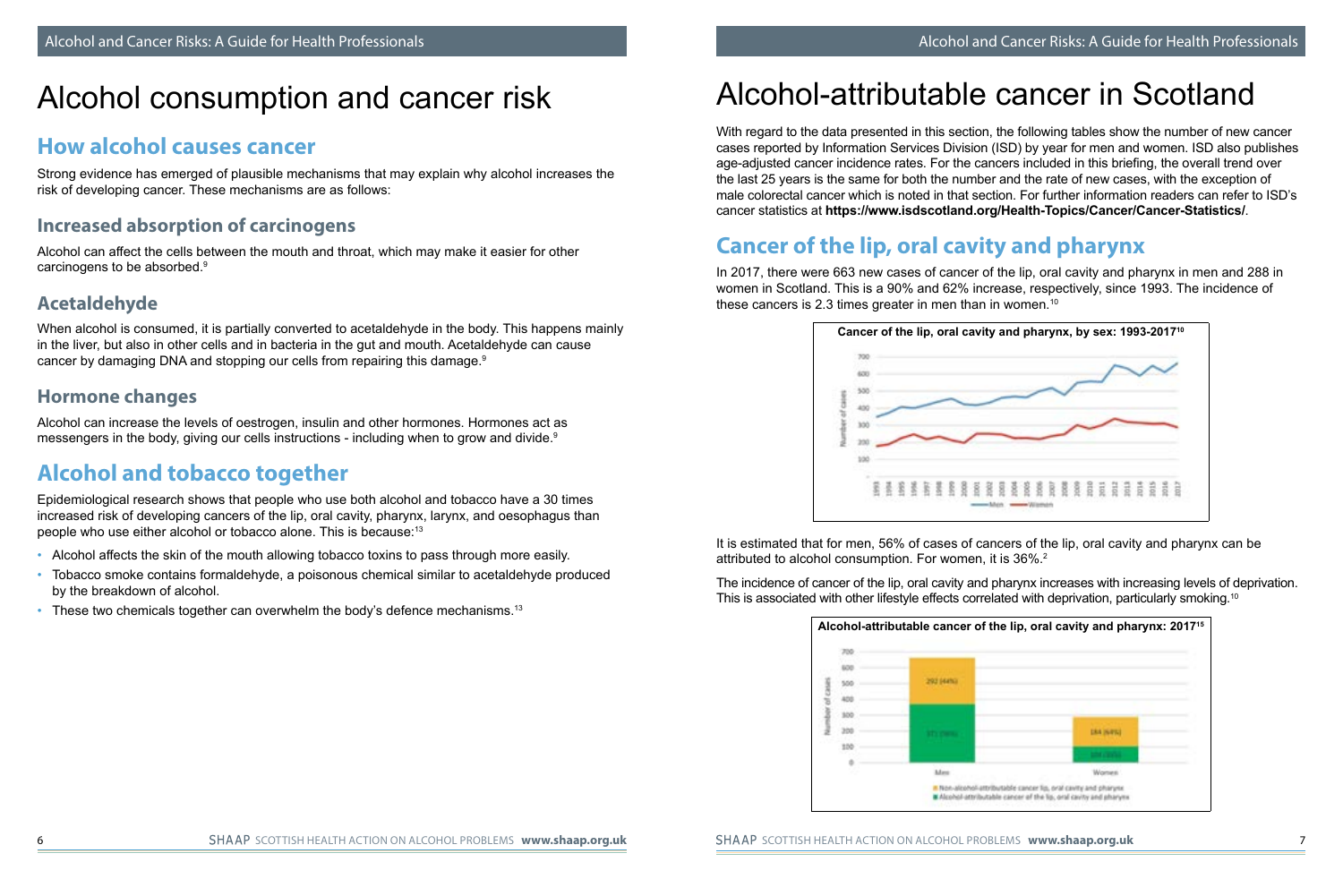#### **Cancer of the larynx**

In 2017, there were 216 new cases of cancer of the larynx in men in Scotland, a 12% decrease since 1993. For women there were 55 new cases, a 2% decrease.10



It is estimated that 37% of laryngeal cancer cases in men can be attributable to alcohol use, compared to 23% of cases for women. $^2$  Incidence of laryngeal cancer is highest within disadvantaged communities<sup>10</sup> and is associated with the additional effects of other lifestyle factors such as smoking. In contrast to areas of social and economic affluence, the incidence of tobacco use within the most deprived communities has not shown a significant decrease over the past 30 years.<sup>8</sup>



## **Cancer of the oesophagus**

Alcohol consumption at any level is associated with an increased risk of oesophageal cancer. The risks, compared with no alcohol consumption, range from 1.3-fold higher for light\* drinking to nearly 5-fold higher for heavy\* drinking.<sup>3</sup>

In 2017, there were 653 new cases of oesophageal cancer in men in Scotland and 319 in women, representing a 52% increase in men and a 14% decrease for women since 1993.10



It is estimated that 58% of new cases of oesophageal cancer in men can be attributable to alcohol use, compared to 41% of cases for women.<sup>2</sup>



\*Bagnardi et. al<sup>s</sup> use the terms 'light', 'moderate' and 'heavy' to categorize alcohol consumption. Light drinking: Equal to or less than 1.56 units per day; Moderate drinking: Equal to or less than 6.25 grams of ethanol per day; Heavy drinking: More than 6.25 grams of ethanol per day. (Bagnardi et al use grams of ethanol to measure alcohol intake: For sake of ease these have been converted to UK units. 1 unit = 8 grams of ethanol).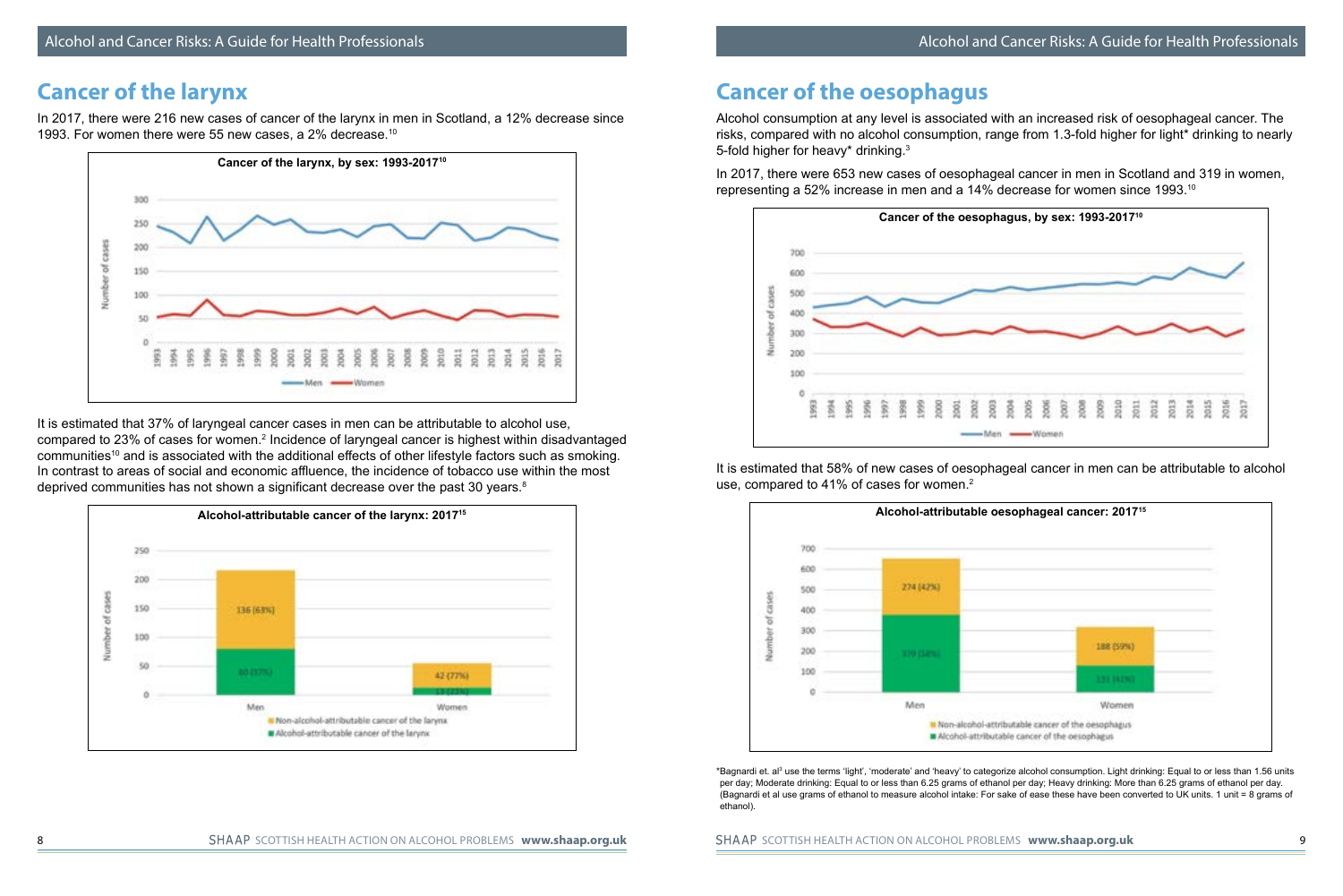#### **Cancer of the female breast**

Breast cancer is the most common form of cancer in women. Epidemiological studies have consistently found an increased risk of breast cancer with increasing alcohol intake. Evidence indicates that light\* drinkers have slightly increased (1.04-fold higher) risks of breast cancer, compared to non-drinkers. The risk increase is greater in moderate\* drinkers (1.23-fold higher) and heavy\* drinkers (1.6-fold higher).3

Women should be aware of the accumulated risk of consuming alcohol over the course of their lifetime. There is evidence to suggest that drinking in adolescence and early adulthood increases breast cancer risk as well as drinking post-menopause.16 For premenopausal women, there is a breast cancer risk increase of 5% with 10g of ethanol per day. For post-menopausal women there is a 9% risk increase with 10g of ethanol per day<sup>20</sup> (10 grams of ethanol is 1.25 units of alcohol). There is a relationship between deprivation and breast cancer: Incidence decreases with levels of deprivation, however mortality increases. This seems to be explained by lower survival rates for women in deprived areas.<sup>19</sup>

In 2017, there were 4,706 new cases of breast cancer in Scotland, a 45% increase since 1993.<sup>10</sup>



It is estimated that 14% of cases of breast cancer were attributable to drinking alcohol.<sup>2</sup>



\*See definition of light, moderate and heavy on page 9.

10 SHAAP SCOTTISH HEALTH ACTION ON ALCOHOL PROBLEMS **www.shaap.org.uk** SHAAP SCOTTISH HEALTH ACTION ON ALCOHOL PROBLEMS www.shaap.org.uk 11

#### **Cancer of the colon and rectum**

In 2017, there were 2,151 new cases of cancer of the colon and rectum in men and 1,625 in women in Scotland.<sup>10</sup> In terms of the number of cases, there has been an increase of 33% for men and a 1% decrease for women since 1993. However for men, the age-standardized rate of colorectal cancer has fallen from 106 to 91 per 100,000 person-years at risk during the same time frame.<sup>10</sup>



Moderate\* to heavy\* alcohol consumption is associated with 1.2- to 1.5-fold increased risks of cancers of the colon and rectum compared with no alcohol consumption.<sup>3</sup> Colorectal cancers are the third most common cancer in men and women.11 There is a relationship between colorectal cancer and deprivation: Incidence and mortality in men increases with levels of deprivation. Women show a similar pattern, though with a less pronounced association.<sup>18</sup>

It is estimated that 23% of colorectal cancer cases in men can be attributed to drinking alcohol. For women, it is 8%.



#### \*See definition of light, moderate and heavy on page 9.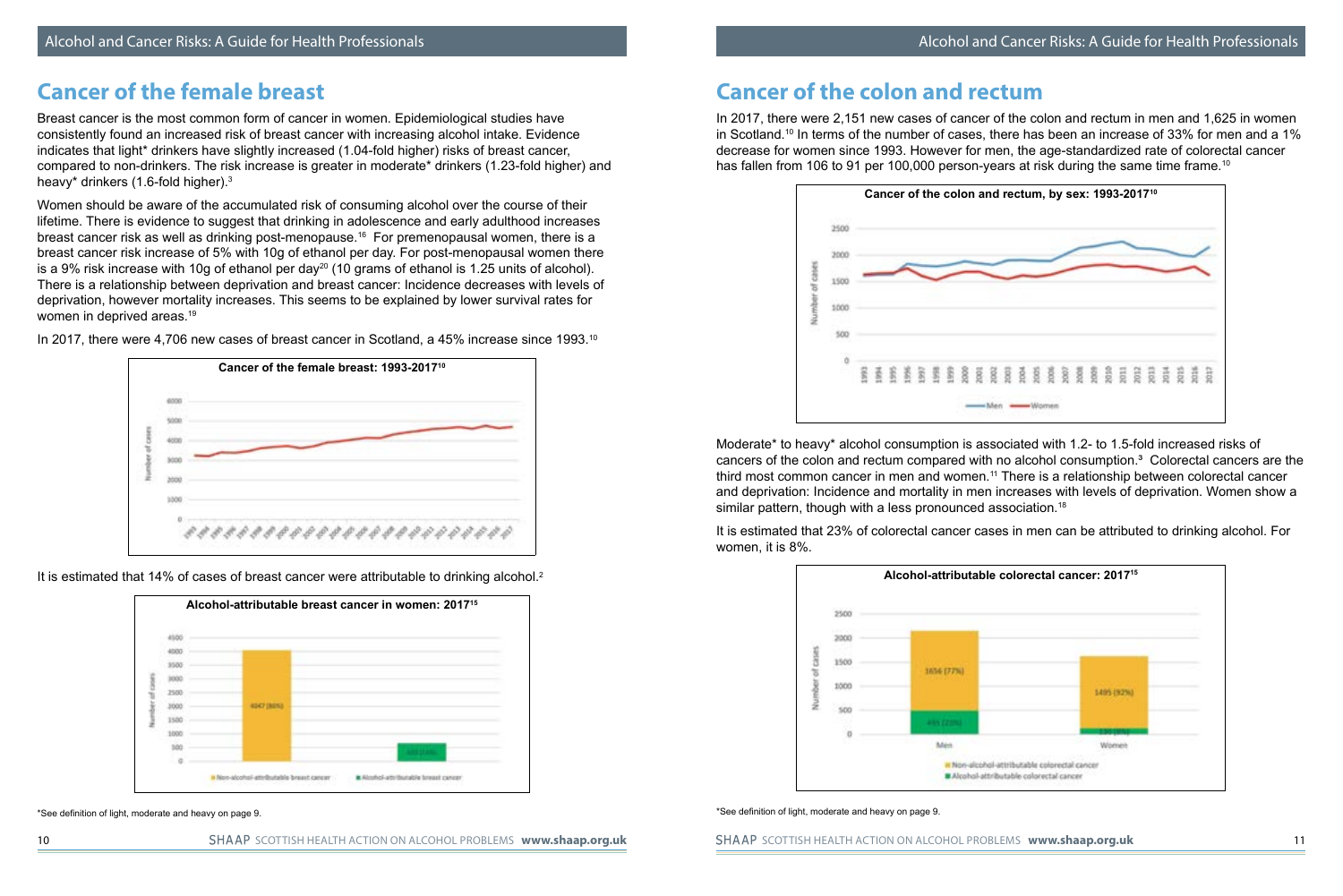#### **Cancer of the liver**

In 2017, there were 406 new cases of liver cancer in men and 194 in women in Scotland. This represents a 259% increase in cases for men and a 149% increase for women since 1993.10



Heavy alcohol consumption is associated with approximately 2-fold increased risks of two types of liver cancer (hepatocellular carcinoma and intrahepatic cholangiocarcinoma).<sup>3</sup>

It is estimated that 45% of liver cancer cases reported in men can be attributed to alcohol use. For women, it is 24%.<sup>2</sup>



## **Cancer of the stomach**

In 2017, there were 370 cases of stomach cancer in men and 244 cases for women in Scotland. This represents a 36% decrease for men and a 39% decrease for women since 1993.10

Stomach cancer and alcohol have a different risk relationship than the other cancers outlined in this report. For the other cancers, any level of drinking increases risk. For stomach cancer, there is no conclusive evidence to suggest that there is a relationship between drinking less than 45 grams of ethanol per day (ie: 5.6 units per day) and stomach cancer. The risk of stomach cancer is associated with alcohol intake at above approximately 5.6 units of alcohol per day. 16

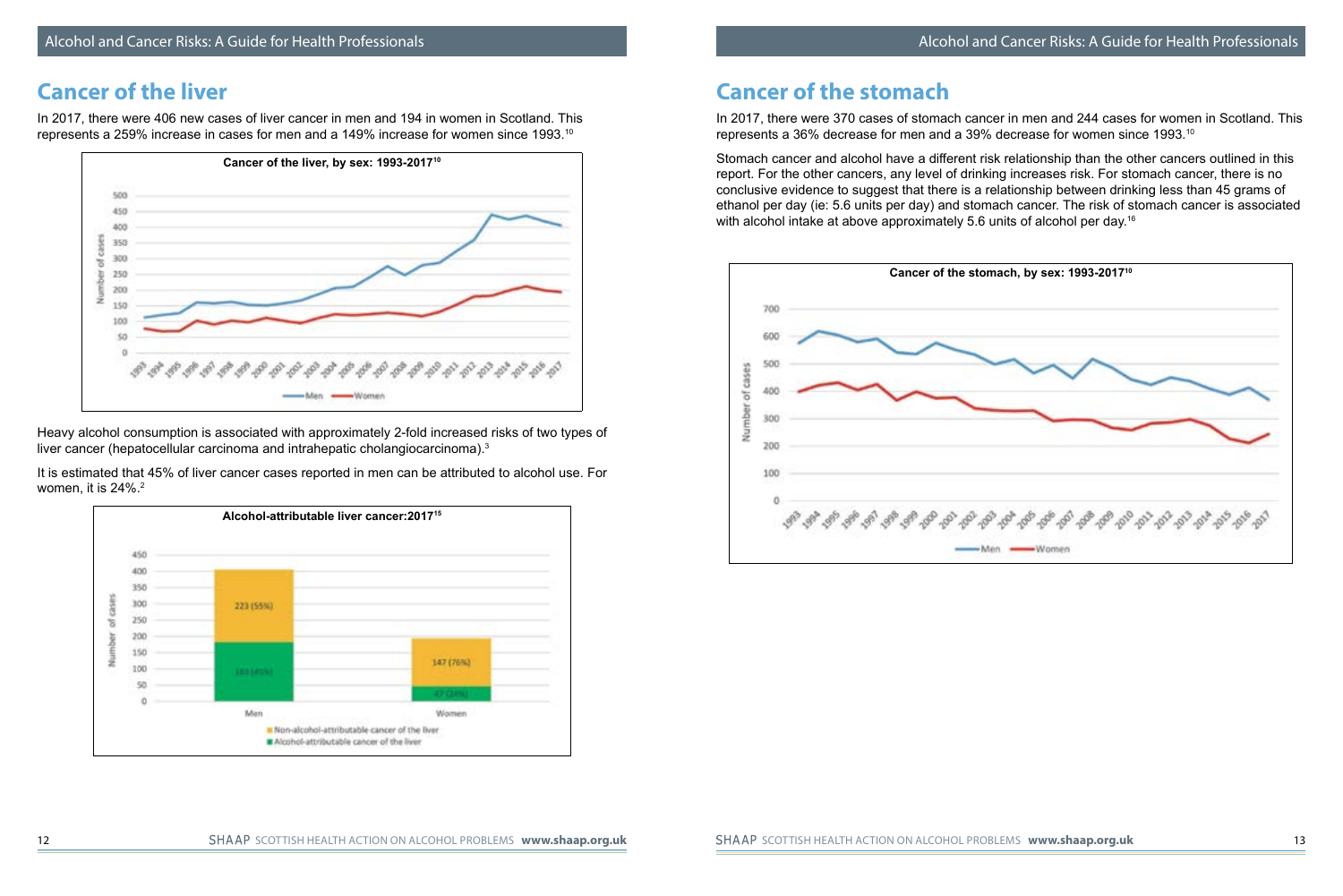# Opportunities for interventions

To improve health and wellbeing, there are interventions which aim to increase awareness of the CMO alcohol guidelines and associated risks which alcohol can pose. Within current public health improvement programmes that seek to change lifestyle behaviours associated with health harm, there are opportunities to raise the profile of messages focused on alcohol and cancer risk.

The Chief Medical Officers' low risk drinking guidelines (summarised in full on page 4 of this publication) offer guidance on minimising risk from drinking alcohol. People should not exceed 14 units of alcohol in a week and should spread their drinking over three or more days. Having several alcohol-free days in a week is a good way to start cutting down on alcohol use.<sup>5</sup>

## **How much is 14 units of alcohol?**

One unit is equal to 10ml (or 8g) of pure alcohol. Because alcoholic drinks come in different strengths and sizes, units are a good way of telling how strong a drink is.

The new alcohol unit guidelines are equivalent to six pints of average strength beer (4%) or six 175ml glasses of average strength wine (13%).

#### **For further information on alcohol units:**

**Count 14 -** https://www.count14.scot/ **Healthy living and alcohol -** https://www.nhsinform.scot/healthy-living/alcohol **Making a change -** http://www.healthscotland.com/documents/30950.aspx

## **Alcohol Brief Interventions**

Alcohol Brief Interventions (ABIs) have been identified as an effective strategy for treating people whose alcohol consumption is posing a risk to their health. There are a number of evidence-based brief interventions for a variety of treatment settings that can be used to modify a range of lifestyle habits.

The aim of the intervention is to help individuals moderate their levels of drinking and so reduce their risk of developing more serious alcohol-related problems, such as cancer. National guidance defines an ABI as follows:

 *"A short, evidence-based, structured conversation about alcohol consumption with a patient/ client that seeks in a non-confrontational way to motivate and support the individual to think about and/or plan a change in their drinking behaviour in order to reduce their consumption and/or their risk of harm."*

ABIs are delivered to individuals who are drinking at hazardous and harmful levels. They are identified through screening, part of which involves a structured conversation focused on obtaining an accurate picture of the client's alcohol consumption to assess whether they are suitable for an ABI, whether they should be signposted to another service, or if no action is required.

#### **For further information and support in delivery of ABIs visit:**

#### **Alcohol overview**

http://www.healthscotland.scot/health-topics/alcohol/alcohol-overview

#### **Alcohol Brief Intervention Resources**

http://www.healthscotland.scot/publications/alcohol-brief-intervention-resources

#### **Local delivery plan standard: Alcohol Brief Interventions** https://www2.gov.scot/Resource/0052/00520646.pdf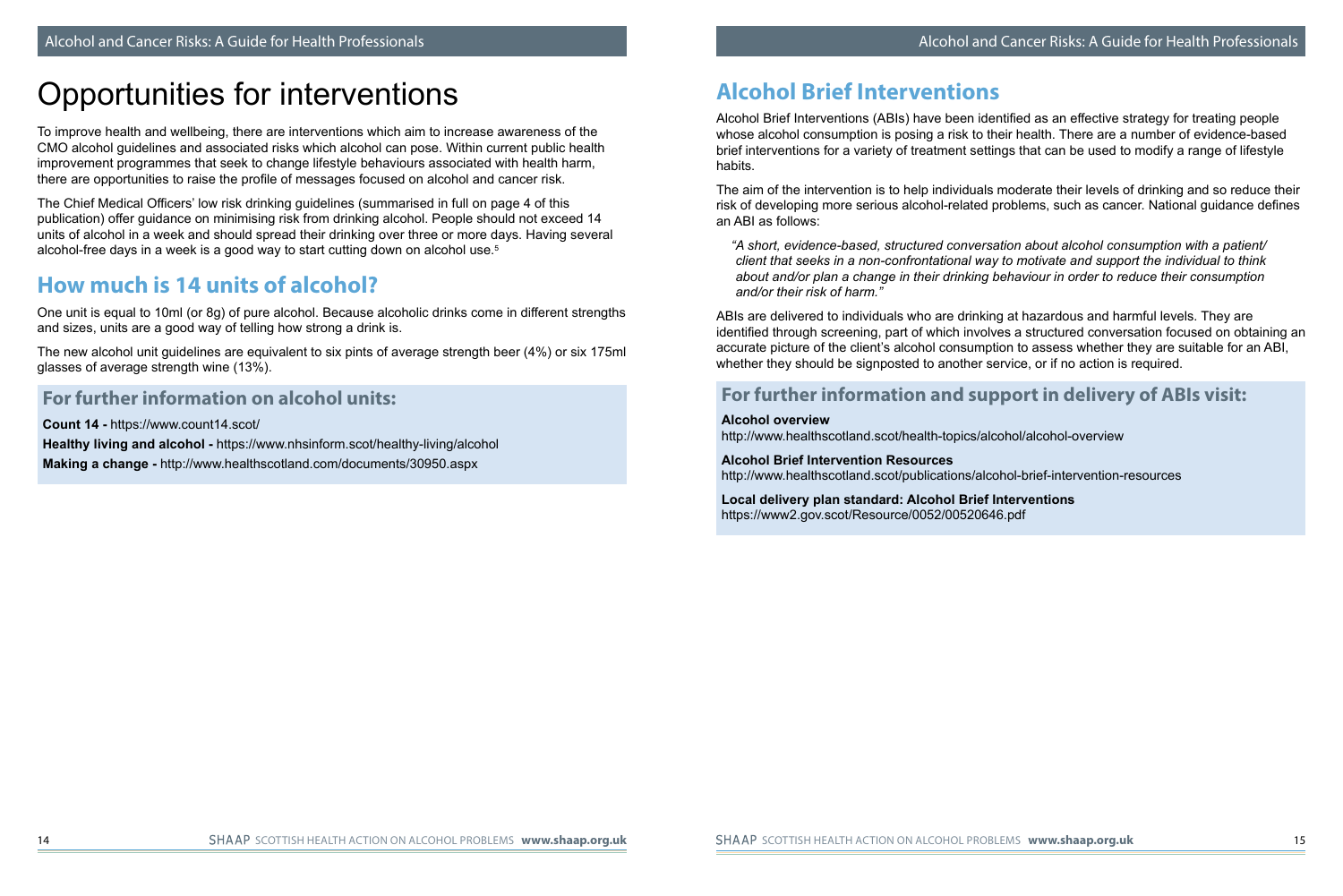# Alcohol and cancer treatment

#### **Alcohol and chemotherapy**

Alcohol may interfere with the way some chemotherapy drugs work. Healthcare professionals providing treatment will be able to give specific advice about whether drinking alcohol is safe with chemotherapy drugs.

## **Drug interactions**

With some drugs it is very important not to drink alcohol as they interact. Procarbazine and lomustine are two such drugs. If taking either of these, consult a health professional about what not to eat or drink during this period.

## **Chemotherapy side effects**

Some chemotherapy drugs can cause nausea or loss of appetite. If able to drink, a small amount of alcohol may help to boost appetite. However excessive drinking is not advisable whatever type of chemotherapy a patient is on.

It is also advised that some patients develop a sore mouth while having chemotherapy and may find that alcohol stings, particularly spirits.14

#### **Alcohol and breast cancer recovery**

According to a 2019 report on breast cancer from the National Institute for Health and Care Excellence, there was some evidence that cancer recurrence is more likely in people who drink more than 3 or 4 alcoholic drinks per week which equates to approximately 5 units of alcohol per week. They therefore recommend that breast cancer patients be advised that they should limit alcohol intake to below 5 units per week.<sup>17</sup>

# Alcohol consumption in Scotland

## **Patterns of alcohol consumption: Age and gender**

#### **Gender**

Male drinkers are twice as likely to drink above the recommended maximum of 14 units a week as female drinkers. Overall average weekly alcohol consumption for men in Scotland is 16.4 units while for women, the average is 8.6 units. In 2017, levels of drinking which exceeded the recommended weekly limit were higher for men than for women (33% compared to 16% respectively). The average number of units of alcohol consumed per week by drinkers has decreased since 2003, and has remained at around the current level since 2013. The proportion of men drinking more than four units on their heaviest drinking day declined from 2003 to 2017 (45% to 37%). Similarly, the percentage of women drinking more than three units on their heaviest drinking day declined (37% in 2003 to 29% in 2017).

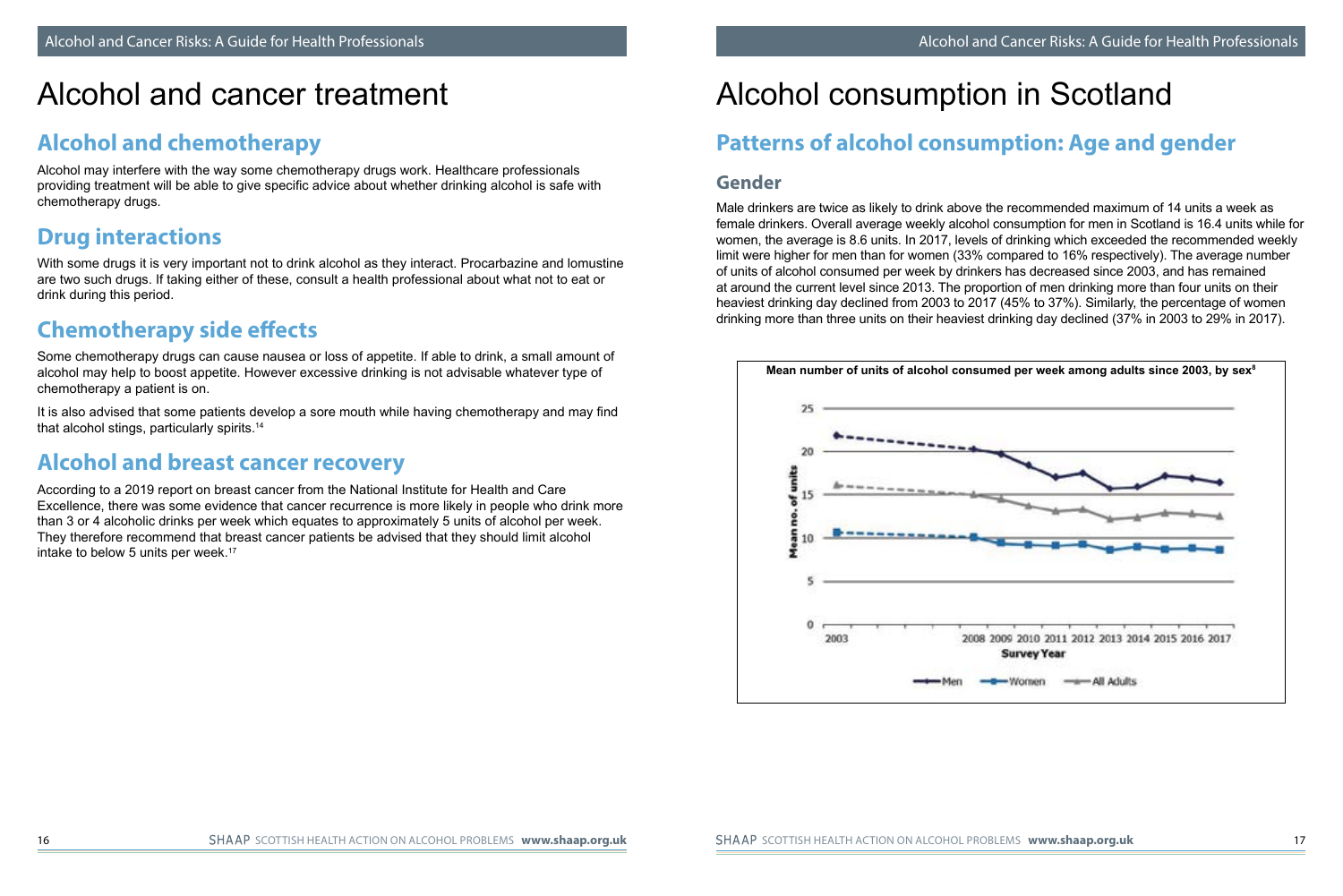#### **Age**

For both men and women, the average amount drunk on the heaviest drinking day of the week generally declines with age. Patterns of alcohol consumption tend to change from heavier drinking on one or two occasions per week to drinking less per occasion but more frequently during the week as people age.<sup>8</sup>



## **Patterns of alcohol consumption: Area deprivation**

Average weekly levels of self-reported alcohol consumption tend to be higher in more affluent groups. For men, in 2017, the prevalence of drinking above the guidelines was highest among those living in the least deprived areas (37-38%) and lowest in the most deprived areas (26-31%). Among women, 22% of those in the least deprived quintile drank at hazardous/harmful\* levels compared with 12-16% in the other quintiles. $8$ 

Despite this however, alcohol-related morbidity and mortality are not evenly distributed throughout the population and the burden is greatest among those living in the most deprived areas. $8$  This is demonstrated by the following: 21

- Levels of binge\* drinking are higher in less affluent groups.
- The heaviest drinkers are less likely to be fully represented in surveys.
- Heavy drinkers in less affluent groups tend to consume more than heavy drinkers in other groups.

This means that alcohol-related harm is socially patterned with higher levels of alcohol-related harm in less affluent groups. Inequalities in alcohol-related harm have been falling in Scotland, but they remain wide. According to Health Scotland's 2019 summary: 21

- Alcohol-related mortality rates for those living in the most deprived areas are six times the rate for those in the least deprived areas.
- The rate of alcohol-related hospital admissions for those living in the most deprived areas is almost nine times the rate for those in the least deprived areas.

The difference in deprivation levels for hospital admissions in a psychiatric setting is even more pronounced: in 2015/16, just over 15 times as many people from the most deprived areas were admitted to hospital for psychiatric problems relating to alcohol.<sup>8</sup>



\*The Scottish Health Survey<sup>s</sup> uses the following definitions: Non-drinker: no units per week; Moderate: >0 units and up to 14 units; Hazardous/ harmful: more than 14 units; Binge drinking: 8+/6+ units of alcohol on heaviest drinking day in previous week for men and women respectively.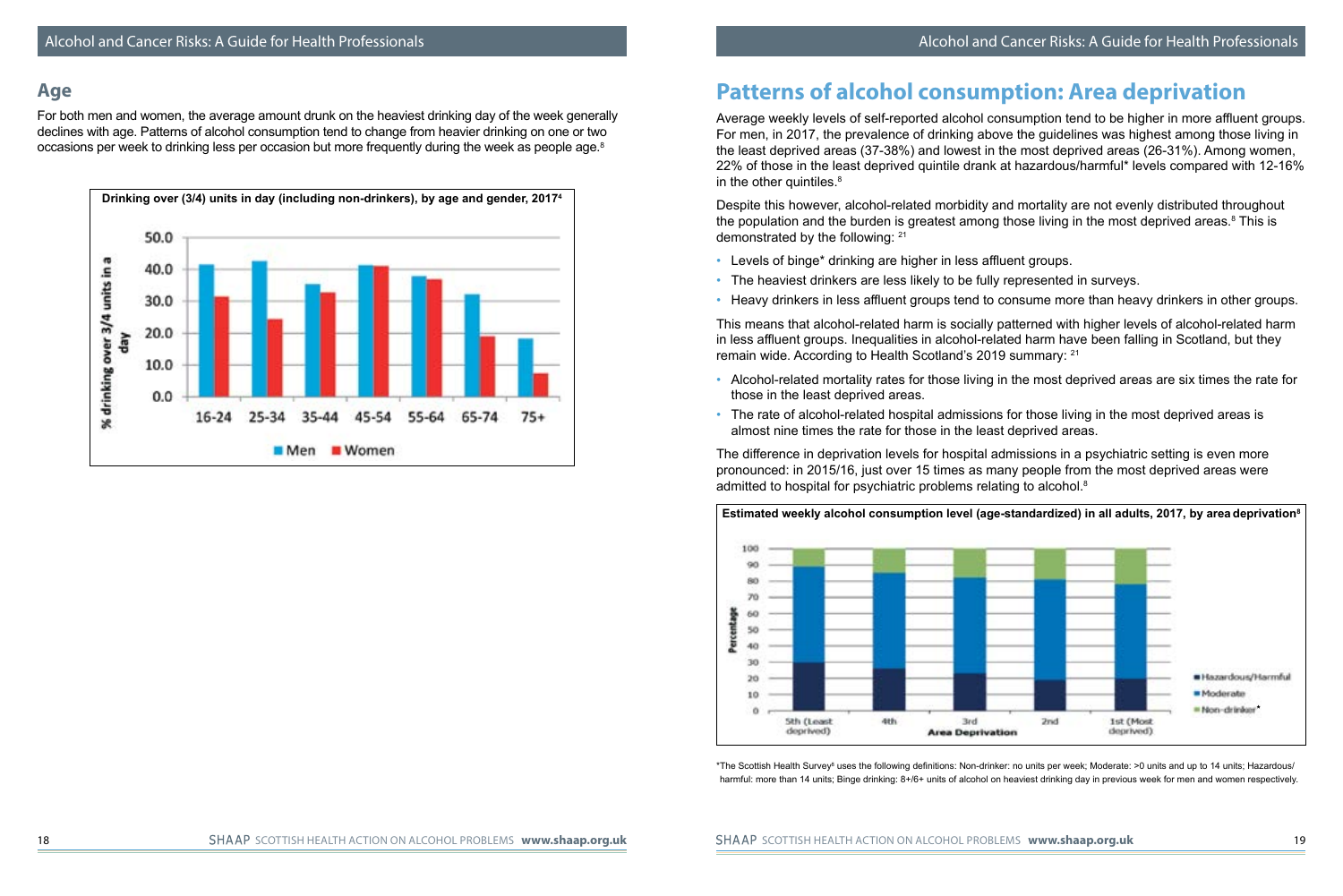# Recommendations

People have the right to make an informed decision about their alcohol use. While the evidence of an association between alcohol and cancer is robust, associations with other cancers beyond what has been discussed in this guide are still undergoing research. New evidence will emerge which will further our understanding of the scope of risks represented by consuming alcohol.

Our recommendations are as follows:

#### **Communication**

- Healthcare professionals need to be well-informed and open with patients about the risks that consuming alcohol poses with regards to cancer, as well as how to reduce these.
- Further promotion and awareness of the low risk drinking guidelines and what this means in terms of common drinks in order to increase understanding of units of alcohol and related risks.
- Information regarding the association between cancer and alcohol use needs to be disseminated through other channels alongside messages from healthcare professionals: Educators, support workers, policymakers and the media among others all have a role to play in raising awareness.

## **Support**

- People affected by alcohol problems should be flagged as priority cases for screening for cancers which may be more likely to affect them.
- These individuals and where acceptable, their families, should receive up to date information on the risks posed by alcohol related to cancer.
- Support for those affected by alcohol problems should be free of judgemental attitudes.

#### **Research**

- Further research is needed in order to substantiate suggestions that other types of cancer, such as pancreatic cancer, are linked to alcohol usage.
- Further research is needed in order to understand more about how patterns of alcohol usage impact on cancer risks and harms.
- Further research is needed in Scotland about how best to communicate alcohol-related harms to the public and measure levels of awareness and action taken as a result.

# References

- 1 Brown, K., Rumgay, H., Dunlop, C., Ryan, M., Quartly, F., Cox, A., Deas, A., Elliss-Brookes, L., Gavin, A., Hounsome, L., Huws, D., Ormiston-Smith, N., Shelton, J., White, C. and Parkin, D. (2018). *The fraction of cancer attributable to modifiable risk factors in England, Wales, Scotland, Northern Ireland, and the United Kingdom in 2015*. British Journal of Cancer, 118(8), pp.1130.
- 2 Tod, E., Grant, I., Wyper, G., Stockton, D., Robinson, M., McCartney, G., Fischbacher, C., Craig, N., Mesalles-Naranjo, O. and Dobbie, R. (2019). *Hospital admissions, deaths and overall burden of disease attributable to alcohol consumption in Scotland*. Public Health Information for Scotland.
- 3 Bagnardi, V., Rota, M., Botteri, E., Tramacere, I., Islami, F., Fedirko, V., Scotti, L., Jenab, M., Turati, F., Pasquali, E., Pelucchi, C., Galeone, C., Bellocco, R., Negri, E., Corrao, G., Boffetta, P. and La Vecchia, C. (2014). *Alcohol consumption and site-specific cancer risk: a comprehensive dose–response meta-analysis*. British Journal of Cancer, 112(3), pp.580-593.
- 4 Scottish Health Survey. (2017) Data from worksheet W831 worksheet. Available from: https://www2.gov.scot/Topics/Statistics/Browse/Health/scottish-health-survey/Publications/ Supplementary2017
- 5 Department of Health. (2016). *UK Chief Medical Officers' Low Risk Drinking Guidelines*.
- 6 Information Services Division, NHS National Services Scotland (2018). *Cancer in Scotland*.
- 7 Information Services Division, NHS National Services Scotland (2017). *Cancer Mortality in Scotland in 2016*.
- 8 The Scottish Government (2017). *The Scottish Health Survey 2017: Volume 1 Chapter 4*.
- 9 Cancer Research UK. (2019) *Does alcohol cause cancer?* Available from: https://www. cancerresearchuk.org/about-cancer/causes-of-cancer/alcohol-and-cancer/does-alcohol-causecancer#alcohol20
- 10 Information Services Division. (2016). *Cancer Statistics*. Available from: https://www.isdscotland. org/Health-Topics/Cancer/Cancer-Statistics/
- 11 Information Services Division, NHS National Services Scotland (2018). *Cancer Incidence in Scotland (2016).*
- 12 Hashibe, M., Brennan, P., Chuang, S. C., Boccia, S., Castellsague, X., Chen, C. & Fernandez, L. (2009). *Interaction between tobacco and alcohol use and the risk of head and neck cancer: pooled analysis in the International Head and Neck Cancer Epidemiology Consortium*. Cancer Epidemiology and Prevention Biomarkers, 18(2), 541-550.
- 13 Mouth Cancer Foundation. (2019). *Alcohol and Mouth Cancer*. Available from: https://www. mouthcancerfoundation.org/causes-and-prevention/alcohol
- 14 Cancer Research UK. (2019). *Alcohol and chemotherapy*. Available from: https://www. cancerresearchuk.org/about-cancer/cancer-in-general/treatment/chemotherapy/living-with/alcohol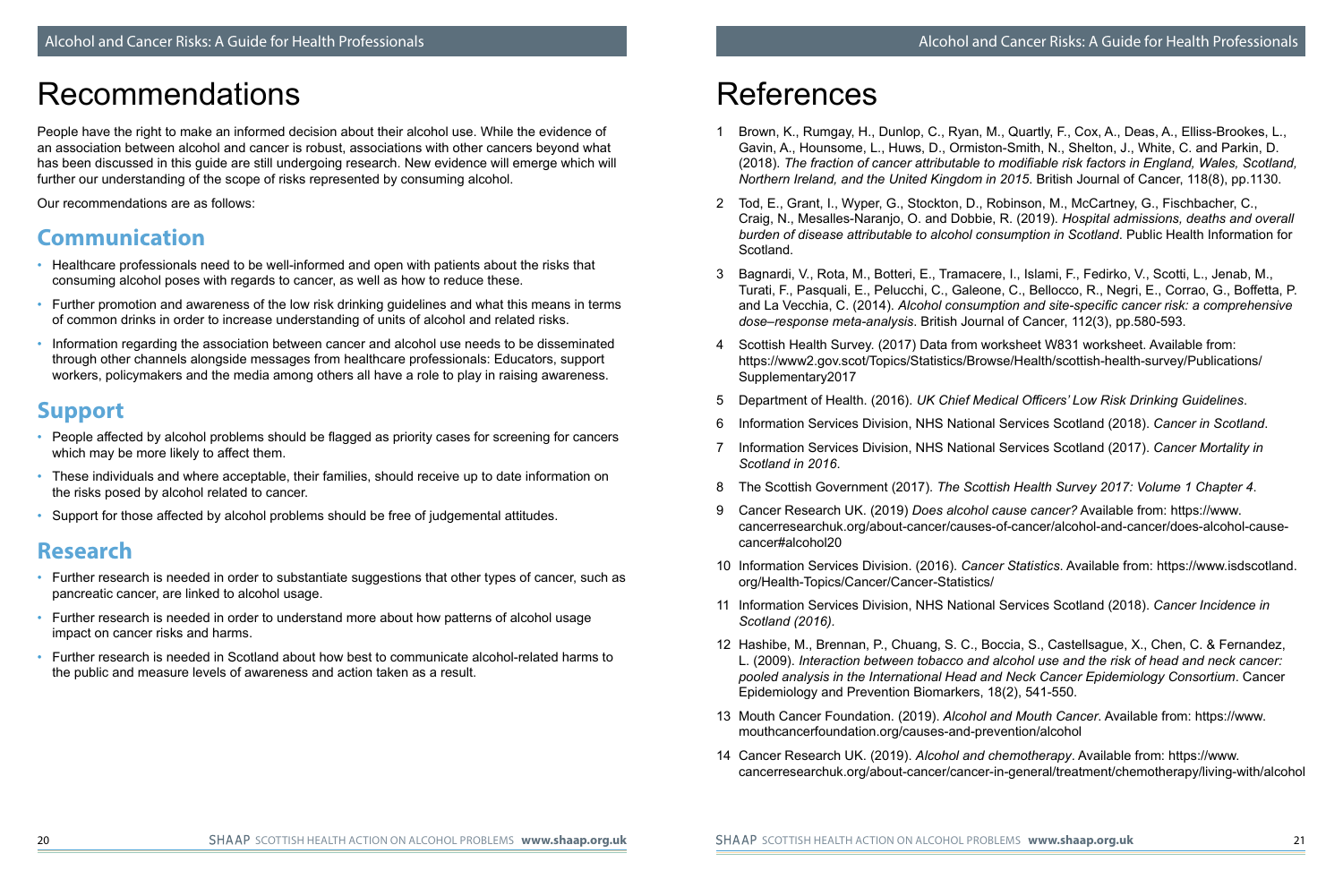#### Alcohol and Cancer Risks: A Guide for Health Professionals

- 15 Table based on population attributable fraction is based on 2015 alcohol consumption data reported in the 2018 Hospital admissions, deaths and overall burden of disease attributable to alcohol consumption in Scotland report by Public Health Information Scotland. This has been applied to the most recent available (2017) cancer incidence data published in 2019.
- 16 World Cancer Research Fund/American Institute for Cancer Research. Continuous Update Project Report 2018. *Alcoholic drinks and the risk of cancer*. Available from: dietandcancerreport.org
- 17 National Institute for Health and Care Excellence. (2019) *Early and locally advanced breast cancer overview*. Available from: https://pathways.nice.org.uk/pathways/early-and-locallyadvanced-breast-cancer.
- 18 MacMillan UK. (2017). Deprivation and Survival from Colorectal Cancer in Scotland. Available from: https://www.macmillan.org.uk/ images/Colorectal-Cancer-Survival-and-Deprivation-Brief tcm9-308830.pdf
- 19 MacMillan UK. (2017). *Deprivation and Survival from Breast Cancer in Scotland*. Available from: https://www.macmillan.org.uk/\_images/Colorectal-Cancer-Survival-and-Deprivation-Brief\_tcm9-308830.pdf
- 20 World Cancer Research Fund/American Institute for Cancer Research. (2018). World Cancer Research Fund/American Institute for Cancer Research.
- 21 NHS Health Scotland. (2019). *Alcohol Overview.* Available from: http://www.healthscotland.scot/ health-topics/alcohol/alcohol-overview
- 22 Tod, E. et al (2018) *Hospital admissions, deaths and overall burden of disease attributable to alcohol consumption in Scotland*. NHS Health Scotland / ScotPHO

# Acknowledgements

This publication has been written with contributions from the following members of the SHAAP team:

Jackie MacDiarmid, Research Officer Louis Bezants, Consultant Eric Carlin, Director Felicity Garvie, Policy Officer The SHAAP Steering Group

SHAAP would also like to acknowledge, with gratitude, the contributions of the following external people and organisations:

Ian Grant, Principal Researcher, Information Services Division Annie Anderson, Co-Director of the Scottish Cancer Prevention Network NHS Health Scotland The Scottish Government

#### **Scottish Health Action on Alcohol Problems (SHAAP)**

SHAAP was established in 2006 by the Scottish Medical Royal Colleges and Faculties to raise awareness about alcohol-related problems. SHAAP aims to provide an authoritative medical voice on the impact of alcohol on the health of the people in Scotland and to campaign for action to reduce this harm. This involves:

• Raising awareness of the nature and extent of alcohol-related harm in Scotland;

- Reviewing established and emerging evidence and carrying out new research to identify the most effective interventions to reduce alcohol-related health damage;
- Specifying how effective alcohol strategies and policies can be practically implemented at a Scottish, UK and international level;
- Campaigning for the adoption of effective strategies to reduce the burden of alcohol-related harm in Scotland.

Document design: Pippa Phillips - www.doodlepipdesign.com